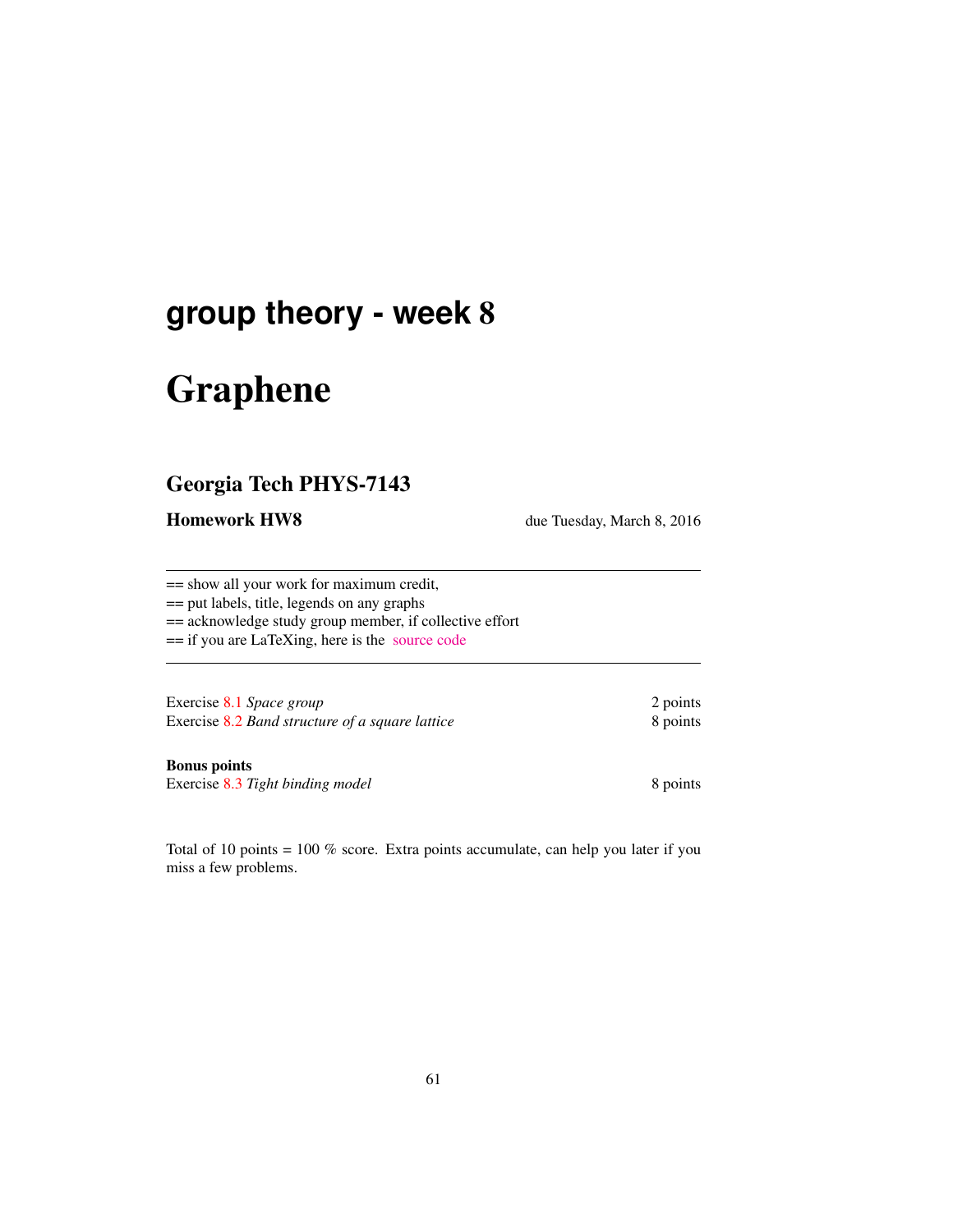#### 2016-03-01 Boris Lecture 15 Space groups

Gutkin [lecture notes](http://birdtracks.eu/courses/PHYS-7143-16/groups.pdf) Lecture 7 *Applications III. Energy Band Structure*, Sects. *1. Lattice symmetries* and *2. Band structure*.

#### 2016-03-01 Boris Lecture 16 Graphene

Gutkin [lecture notes](http://birdtracks.eu/courses/PHYS-7143-16/groups.pdf) Lecture 7 *Applications III. Energy Band Structure*, Sect. 7.3 *Band structure of graphene*.

#### 8.1 Literature

**2016-02-22 Predrag** To understand the order of the full group  $O_h$  of symmetries of the cube, exercise 5.1 a.ii), it is instructive to look at figure 8.1 (figs. 8.8 and 8.12 in Joshi  $[8]$ ). When a cube is a building block that tiles a  $3D$  cubic lattice, it is referred to as the 'elementary' or 'Wigner-Seitz' cell, and its Fourier transform is called 'the first Brillouin zone' in 'the reciprocal space'. The special points and the lines of symmetry in the Brillouin zone are shown in figure 8.1 a). The tetrahedron  $\Gamma XMR$ , an 1/48th part of the Brillouin zone, is the fundamental domain, as the action of the 48 elements of the point group  $O<sub>h</sub>$  on it tiles the Brillouin zone without any gaps or overlaps. We will return to this when we discuss space groups (symmetries of discrete lattices).



Figure 8.1: (a) The special points and the lines of symmetry in the first Brillouin zone of a simple cubic lattice define its fundamental domain, the tetrahedron  $\Gamma XMR$ . (b) Just not to get any ideas that this is easy: the fundamental domain for the first Brillouin zone of a bcc lattice. (From Joshi [8].)

2016-02-22 Predrag OK, I'll confess. The reason why it is lovely to teach graduate level physics is that one is allowed to learn new things while doing it. I'll now sketch one, perhaps wild, direction that you are completely free to ignore.

Here is the problem of space groups in the nutshell. The Euclidean invariance on Newtonian space-time (including its subgroups, such as the discrete space groups), and the Poincaré invariance of special-relativistic space-time is a strange brew: the space is non-compact (homogeneity), while rotations are compact (isotropy). That leads to the conceptually awkward situation of mixing a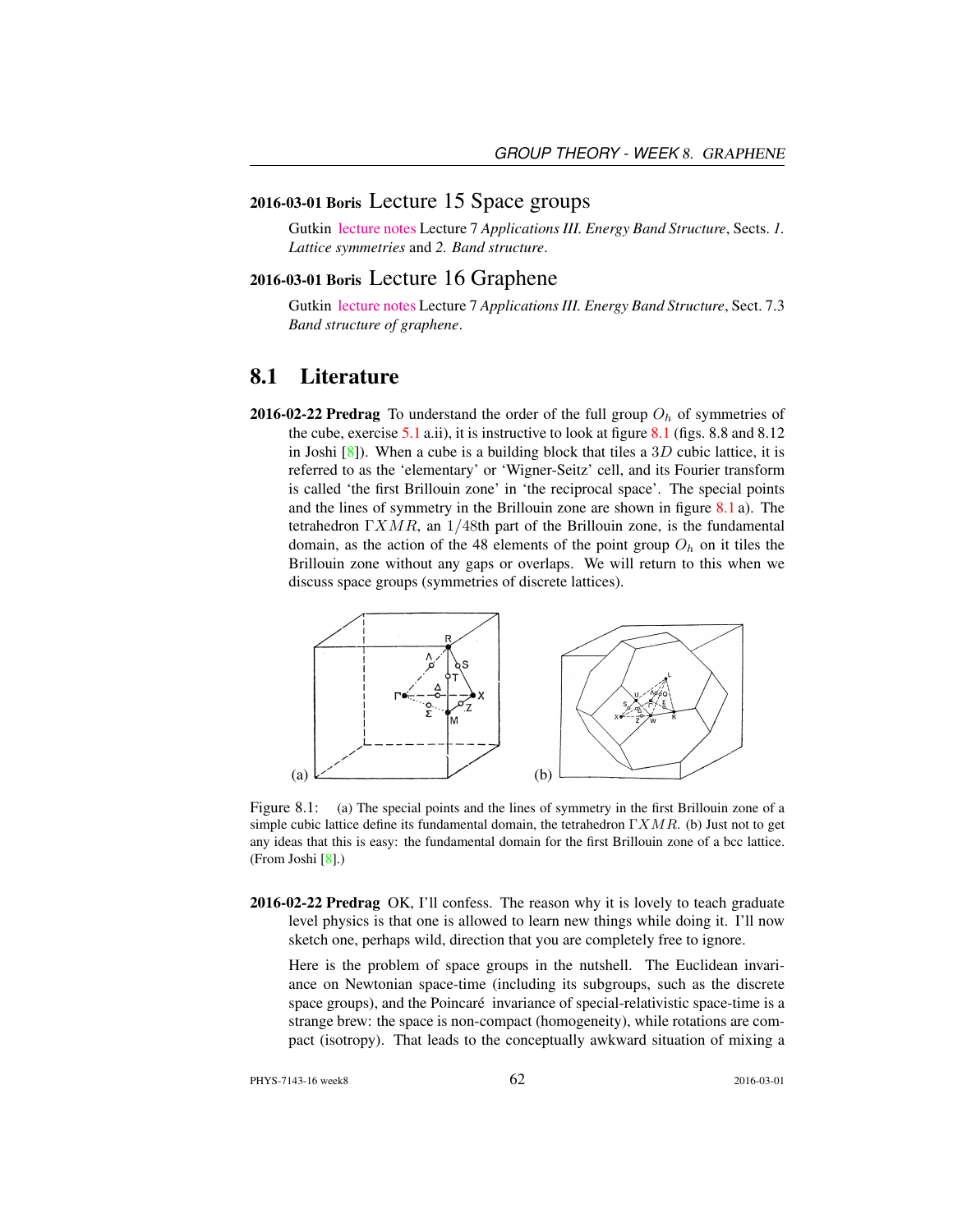group of additions (translations) with a group of multiplications (rotations). To work with such group we *first* translate objects to the *origin* and *then* rotate them with the respect to the origin. That's not nice, because by translation invariance any point is as good as any other, there is no preferred origin. There is no reason why one should translate first, rotate second. What one needs is a formalism that implements translations and rotations on the same footing.

If I understand Hestenes [5] right (also David Finkelstein and perhaps Holger Beck Nielsen have told me things in this spirit) a way to accomplish that is to replace the flat translational directions by a compact manifold where translations and rotations are non-commuting multiplicative group operations.

A part of the Hestenes program is redoing crystallography. I have read Hestenes [6] [paper](http://geocalc.clas.asu.edu/pdf/crystalsymmetry.pdf) (but not the follow up om Hestenes and Holt [7]). It looks very interesting, but I will spare you from my comments here, as I do not know how to make this formalism work for our purposes (character; explicit computations), so I should not waste your time on that. If you do have a look at his, or at Coxeter [4] discussion of planar tilings, please do report back to Boris and me.

2016-02-24 Predrag Graphene is a two-dimensional sheet of carbon in which the carbon atoms are arranged in a honeycomb lattice: each carbon atom is connected to three neighbors. It was exfoliated by Schafhaeutl [2, 9] in 1840 (more recently, a con man got a Nobel Prize for that), and formally defined for chemists by Boehm [3] in 1986. In 1947 Wallace [10] calculated the electronic structure of graphene, as a preliminary exercise to calculating electronic structure of graphite, and noted that the velocity of the electrons was independent of their energies: they all travel at the same speed (about 100 km per second, about 1/3000 of the speed of light): plot of the energy of the electrons in graphene as a function of its momentum (which is inversely proportional to its wavelength) is V shaped since the energy of the electron is linearly proportional to its momentum (Wallace1 Eq. 3.1). The energy of a free electron is proportional to the square of its momentum, but not so in a crystal. As this is reminiscent of massless elementary particles like photons and neutrino's, it has been renamed since 'Dirac cones', but [Dirac](https://youtu.be/AJDDceOmwmI) has nothing whatsoever to do with that. To learn more, talk to people from the Claire Berger and Walt De Heer's group [1] - I have extracted above history of graphene from De Heer's notes.

### References

- [1] C. Berger, Z. Song, T. Li, X. Li, A. Y. Ogbazghi, R. Feng, Z. Dai, A. N. Marchenkov, E. H. Conrad, P. N. First, and W. A. De Heer, ["Ultrathin epitaxial graphite: 2D](http://dx.doi.org/10.1021/jp040650f) [electron gas properties and a route toward graphene-based nanoelectronics",](http://dx.doi.org/10.1021/jp040650f) [J.](http://dx.doi.org/10.1021/jp040650f) Phys. Chem. B 108[, 19912–19916 \(2004\).](http://dx.doi.org/10.1021/jp040650f)
- [2] H. P. Boehm., A. Clauss, G. O. Fischer, and U. Hofmann, ["Dünnste Kohlenstoff-](http://dx.doi.org/10.1515/znb-1962-0302)[Folien",](http://dx.doi.org/10.1515/znb-1962-0302) Z. Naturf. B 17[, 150–153 \(1962\).](http://dx.doi.org/10.1515/znb-1962-0302)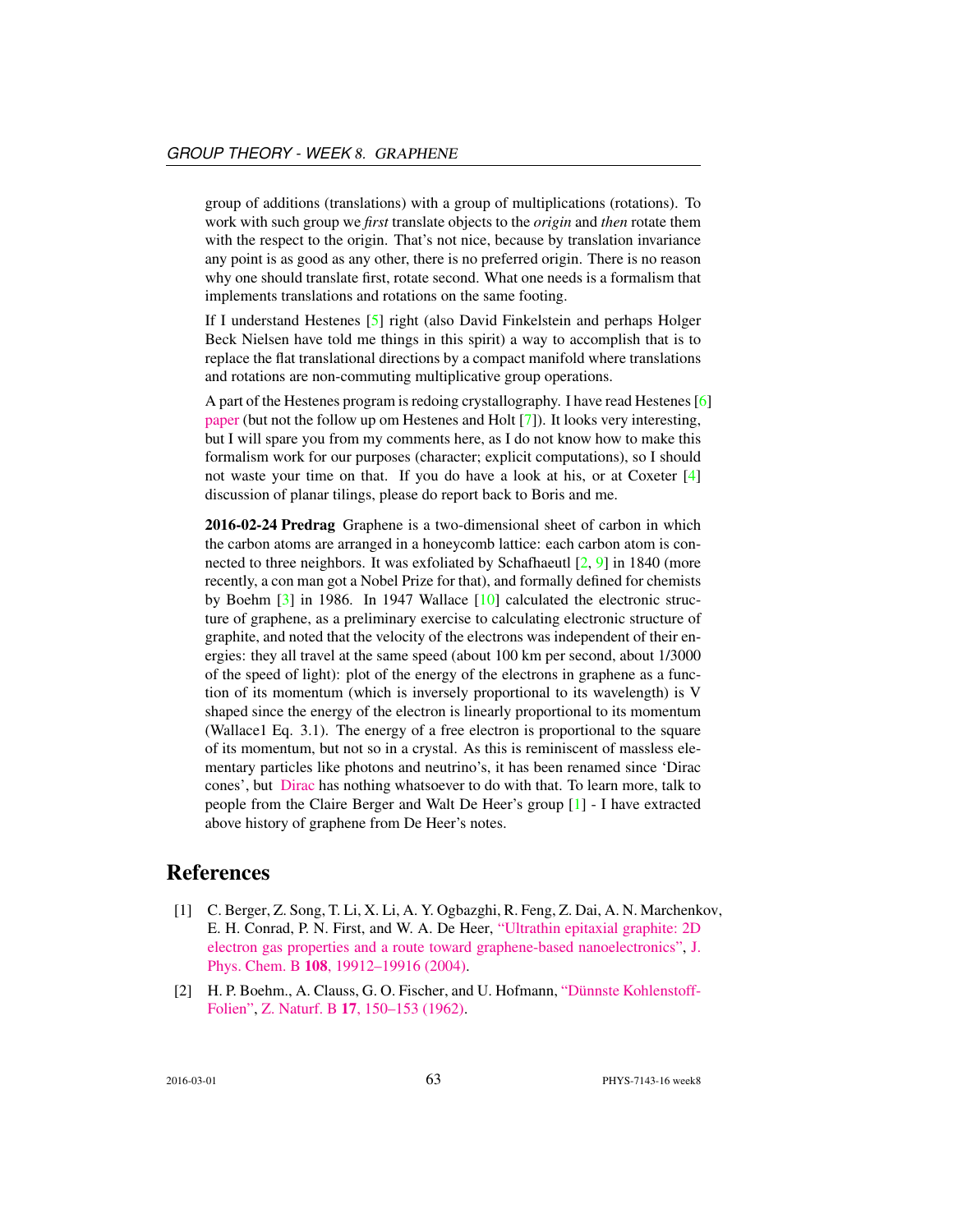- [3] H. Boehm, R. Setton, and E. Stumpp, ["Nomenclature and terminology of graphite](http://dx.doi.org/10.1016/0008-6223(86)90126-0) [intercalation compounds",](http://dx.doi.org/10.1016/0008-6223(86)90126-0) Carbon 24[, 241–245 \(1986\).](http://dx.doi.org/10.1016/0008-6223(86)90126-0)
- [4] H. S. M. Coxeter, *[Introduction to Geometry](http://books.google.com/books?vid=ISBN978-0-471-50458-0)*, 2nd ed. (Wiley, New York, 1989).
- [5] D. Hestenes, *[Space-time Algebra](http://dx.doi.org/10.1007/978-3-319-18413-5)*, 2nd ed. (Springer, 1966).
- [6] D. Hestenes, ["Point groups and space groups in geometric algebra",](http://dx.doi.org/10.1007/978-1-4612-0089-5_1) in *[Appli](http://dx.doi.org/10.1007/978-1-4612-0089-5_1)[cations of Geometric Algebra in Computer Science and Engineering](http://dx.doi.org/10.1007/978-1-4612-0089-5_1)*, edited by L. Dorst, C. Doran, and J. Lasenby (Birkhäuser, Boston, MA, 2002), pp. 3–34.
- [7] D. Hestenes and J. W. Holt, ["Crystallographic space groups in geometric alge](http://dx.doi.org/10.1063/1.2426416)[bra",](http://dx.doi.org/10.1063/1.2426416) J. Math. Phys. 48[, 023514 \(2007\).](http://dx.doi.org/10.1063/1.2426416)
- [8] A. Joshi, *[Elements of Group Theory for Physicists](http://books.google.com/books?vid=ISBN9788122409758)* (New Age International, New Delhi, India, 1997).
- [9] C. Schafhaeutl, ["LXXXVI. On the combinations of carbon with silicon and iron,](http://dx.doi.org/10.1080/14786444008650094) [and other metals, forming the different species of cast iron, steel, and malleable](http://dx.doi.org/10.1080/14786444008650094) [iron",](http://dx.doi.org/10.1080/14786444008650094) [Philos. Mag. Ser. 3](http://dx.doi.org/10.1080/14786444008650094) 16, 570–590 (1840).
- [10] P. R. Wallace, ["The band theory of graphite",](http://dx.doi.org/10.1103/PhysRev.71.622) Phys. Rev. **71**[, 622–634 \(1947\).](http://dx.doi.org/10.1103/PhysRev.71.622)

### **Exercises**

#### 8.1. Space group.

- (a) Show that for any space group, the translations by vectors from Bravais lattice form a normal subgroup.
- (b) Can rotations of the lattice at a fixed point constitute a normal subgroup of a space group?

(B. Gutkin)

- 8.2. Band structure of a square lattice. A charged particle (without spin) moves in a potential created by an infinite square lattice of atoms, see figure 8.2.
	- (a) What are the symmetry groups of the Bravais and reciprocal lattices?
	- (b) Plot the 1st Brillouin zone. What is its symmetry? What is the corresponding fundamental domain?

Let k be quasi-momentum and  $E_n(k)$  the energy of the *n*th band.

- (c) At which points of the Brillouin zone is the group  $G^{(k)}$  (the group which leaves vector  $k$  invariant) nontrivial? What is it?
- (d) What is the symmetry of  $E_n(k)$  as a function of  $k$ ? At which points of the Brillouin zone is the group velocity  $\nabla E_n(\mathbf{k})$  equal 0?
- (e) At which points of the Brillouin zone neighboring bands (generically) stick to each other? How many bands can stick? Explain from the group theory prospective.